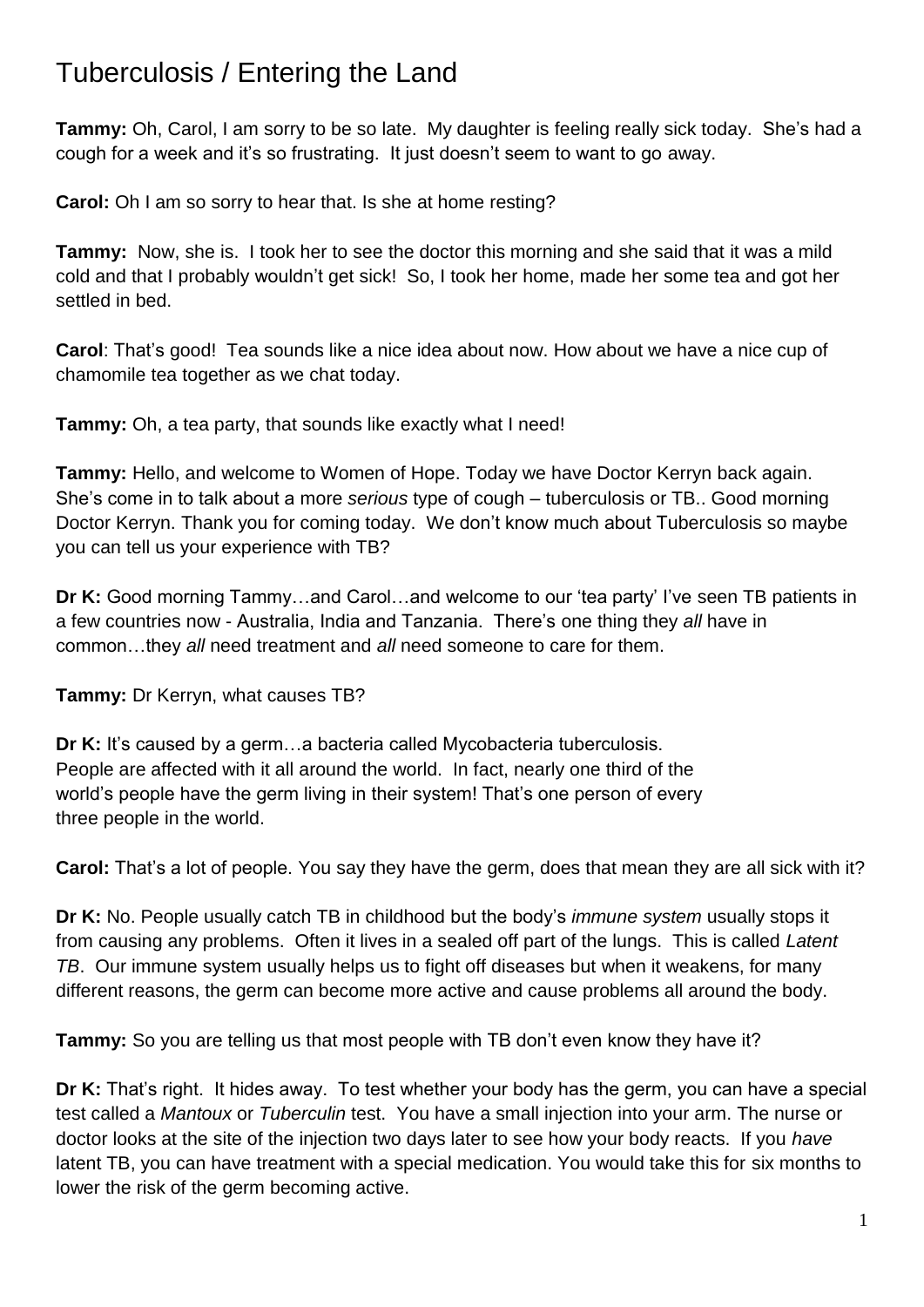**Carol:**So why don't we use this medication all the time?

**Dr K:** Everyone has a different risk of the germ becoming active, based on their age, and any other health problems…and also if they have close contact with other people who might have a weakened immune system. If someone in your family has TB it's important to have a Latent TB test…or if a close friend or work mate has it. Then, if you also have it you can talk to your doctor about treatment.

**Tammy:** How do people catch TB? You mentioned family, friends and people at work.

**Dr K:** The TB germ is usually spread through the air when someone with active TB in their lungs coughs. Fortunately, it dies when it's in contact with light and lots of fresh air. However, if you live or work where there are a lot of people in a small space, you would be more likely to catch it.

**Tammy:** So, if someone at home or work has TB and you spend lots of time with them, then it's a good thing to get a check for *TB*.

**Dr K:** That's right…get a check for both latent *TB* and *active TB.*

**Carol:**I think you had better tell us what *active TB is*?

**Dr K:** Active TB means that the TB germ is causing problems in your body. Sometimes this can happen when you *first catch* the germ. More often, when your body is weakened with something else, the germ starts to move around and cause problems.

**Tammy:** You said, "when our body is weakened with something else." What types of things weaken our body?

**Dr K:** The most common causes are not *enough* food, or not eating good *healthy* food… stress… lack of sleep… and working long hours. Infections like HIV will make the immune system very weak. Sometimes certain medications can have the same effect, like *prednisolone*…used to treat arthritis, asthma, bronchitis and some skin rashes.

**Carol:**So, to stop something like TB, it's important to eat enough food…and that needs to be – good healthy food, like meat, fish, chicken, fresh vegetables and whole grains. You need to sleep well…not work too hard and take some time to relax! And if you have HIV it must be treated properly.

**Dr K:** Yes…good food, rest and treatment of HIV are all important for treating TB properly.

**Tammy:** Good food and times of rest are important for all of us aren't they? Could you tell us where Active TB goes in the body?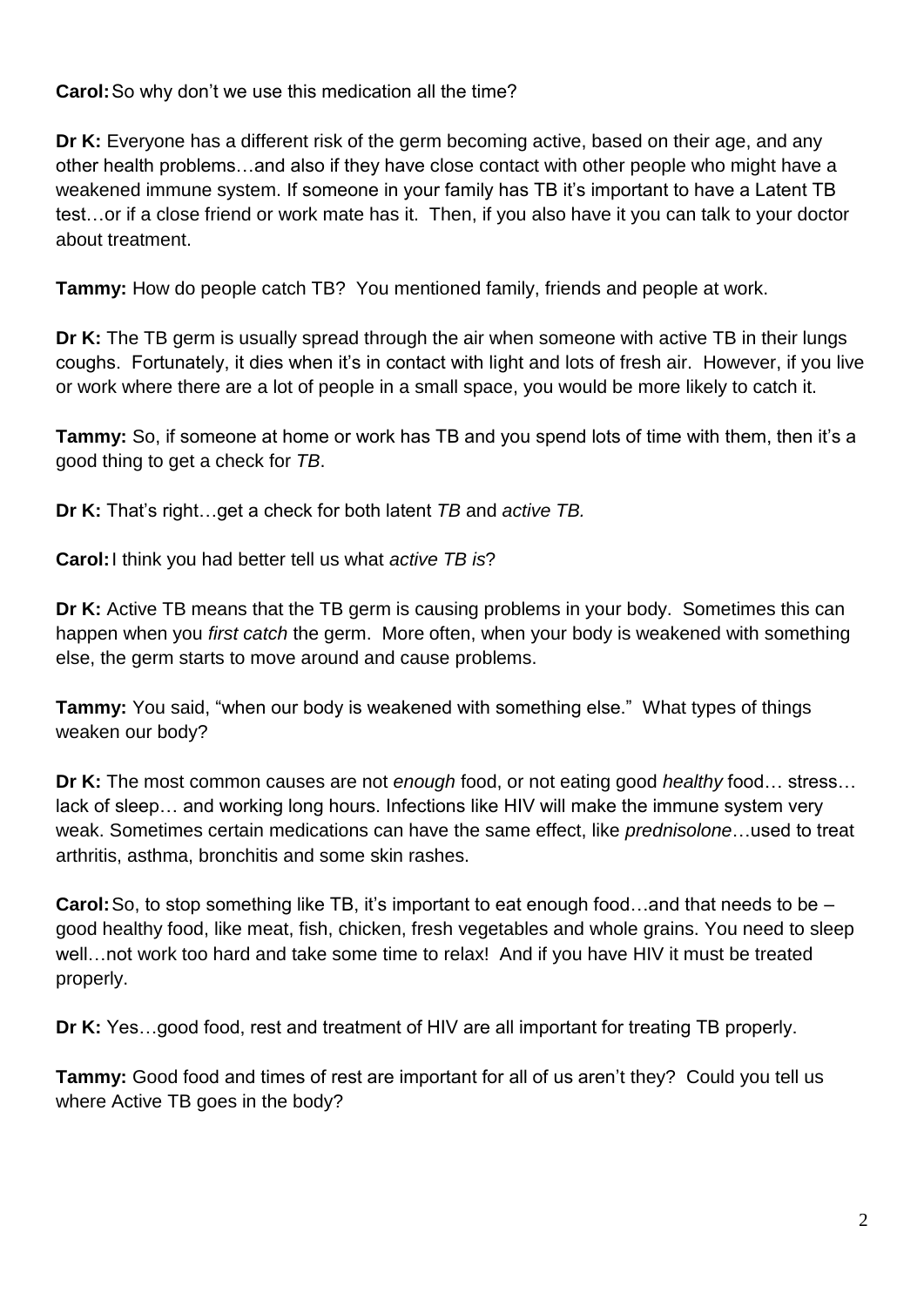**Dr K:** It's a very interesting but deadly germ. It usually affects the lungs, but can be in the kidneys…the bones…the brain…the skin…and the lymph nodes…these act as filters or traps for foreign particles in our body. It can really go anywhere in the body.

**Tammy:** And what would the symptoms be if this happens?

**Dr K:** The typical symptoms are a cough lasting more than two weeks…and you would cough up sputum or phlegm with blood in it. You may have a fever…feel short of breath…feel very tired or lose weight. It can really cause anything - depending on which part of the body is affected!

**Carol:**So, you're saying that we should be careful of a long-lasting cough, fever, coughing up any blood, feeling very tired and losing a lot of weight.

**Dr K:** That's right, Carol. If you have any of these things, please go and see your doctor or health care worker for a test. You will have to cough up 3 samples of sputum to send to the laboratory and have a chest X-ray. From these tests, plans can be made for your treatment. If you do have TB, it is really important to also have an HIV test…TB can be a sign of the body having low immunity.

**Tammy:** Here on *Women of Hope,* we're talking about TB or tuberculosis with our good friend, Dr Kerryn. Dr., I've heard that TB treatment takes a long time.

**Dr K:** Yes, if the TB is in your lungs, the treatment is for 12 months. The first 2 months involve 4 tablets per day then there are less tablets after this. Sadly, quite a lot of TB germs are no longer killed by the normal medicines. If the treatment does not make you start feeling better, you may have to have some more complicated treatments. If the TB is in other places in your body, the treatment can be different too. Most countries provide free TB treatment, as it's such a terrible disease to have and is so easily spread.

**Carol:**As with any medication - It is important to take *all* your tablets and, as we said, look after yourself!

**Dr K:** It is *so* important to follow your healthcare worker's instructions and to take your medication regularly…and for the correct amount of time. Otherwise, the TB germ might still be in your body and if you become sick with it again, the treatment may not work.

**Carol:** Well, thanks to you, Dr. K, we know how to recognize TB and what to do if we think we might have it, but tell us how we can avoid catching TB?

**Dr K:** The BCG vaccine gives some protection, but it does not *always* work, *every* time. Babies in places with high TB rates should have the BCG vaccine soon after birth. Anyone with TB should stay away from other people as much as possible until the doctors say they are not contagious and they won't pass it on to anyone else. Sometimes this means staying in hospital until their sputum no longer shows large amounts of germs. Sometimes, it means wearing a mask to catch the germs when they come out of their mouth. Anyone with a cough should cover their mouth with their hand when they cough and then wash their hands. A handful of tissues are better but more expensive and you need to put them in a rubbish bin...and still wash your hands! People should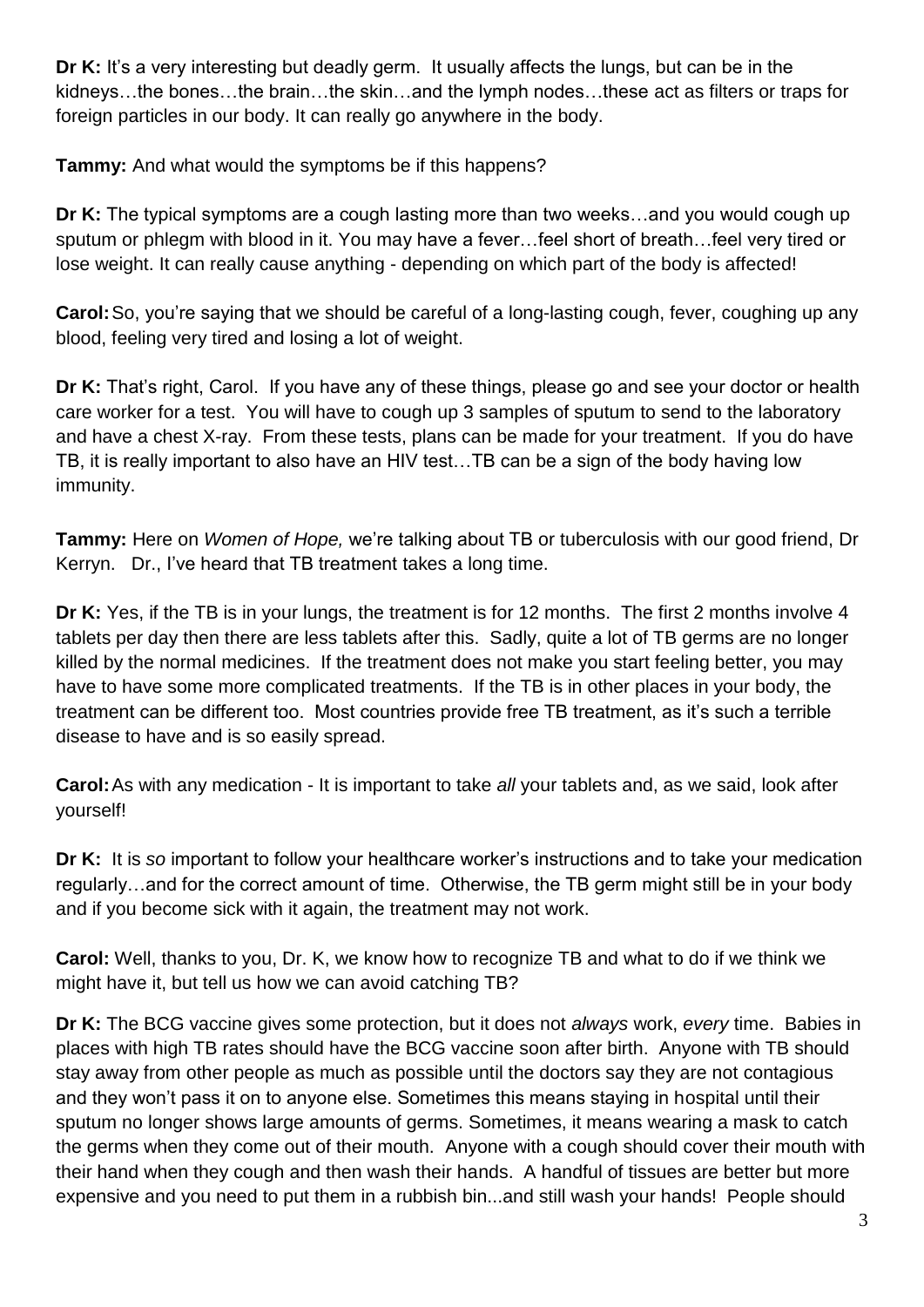not spit on the ground as the TB germs can be blown by the wind and other people can breathe them in.

**Tammy:** So, anyone with a cough should not spit near other people…especially if they have TB.

**Dr K:** Well, we don't want to give our germs to other people and make them sick do we!

**Tammy:** That reminds me of another good practice: washing our hands! We should always be careful to wash them after we blow our nose or cover our mouths when we cough or even help someone who is sick. And I'm glad I got my daughter to the Dr. today!

**Carol:** I am too, Tammy. I hope she will be feeling better real soon. And thank you Doctor Kerryn for talking with us about TB today…

**Tammy:** ...Oh – I was so interested that I forgot to drink my tea – it's cold. I'll make another cup. Would you like another one Carol?

**Carol:** Yes please…maybe you would like to go and make another cup before Ros comes to tell us another story from God's word, the Bible…

We've been talking to Dr Kerryn about TB and how easy it is to pass on the germs of TB to another person.

**Tammy:** And I washed my hands before I made the tea, because I don't want to pass any germs I might have on to Carol.

**Carol:** Thanks Tammy…and now here's Ros – to tell us another story from God's word. Welcome Ros.

**Ros:** Thanks Tammy, hi Carol…and hello – I hope you're enjoying a fresh cup of tea… We've been hearing stories from long ago, how God the creator called a tribe of people called the Israelites to worship and follow him. That was so that they could show the world what he was like.

**Tammy:** Yes; we heard how God rescued them from slavery and led them through the desert…

**Carol:** …and God gave them his law to live by - what a great gift that was!

**Ros:** They had a lot to learn, and God was sometimes angry with them when they grumbled and rebelled. But he always kept going, providing their needs and teaching them that they could depend on him. Well, after years of living as nomads, they got near to the land that God had promised their ancestor Abraham. It was called Canaan then.

Abraham's descendants had grown into many thousands, and others had joined them along the way, people who wanted to follow their God. Can you imagine them, all camped just outside the country, waiting to hear from God? And that's where today's story starts. Let's listen to the story from God's true word, the Bible. (Extracts paraphrased from the book of Deuteronomy)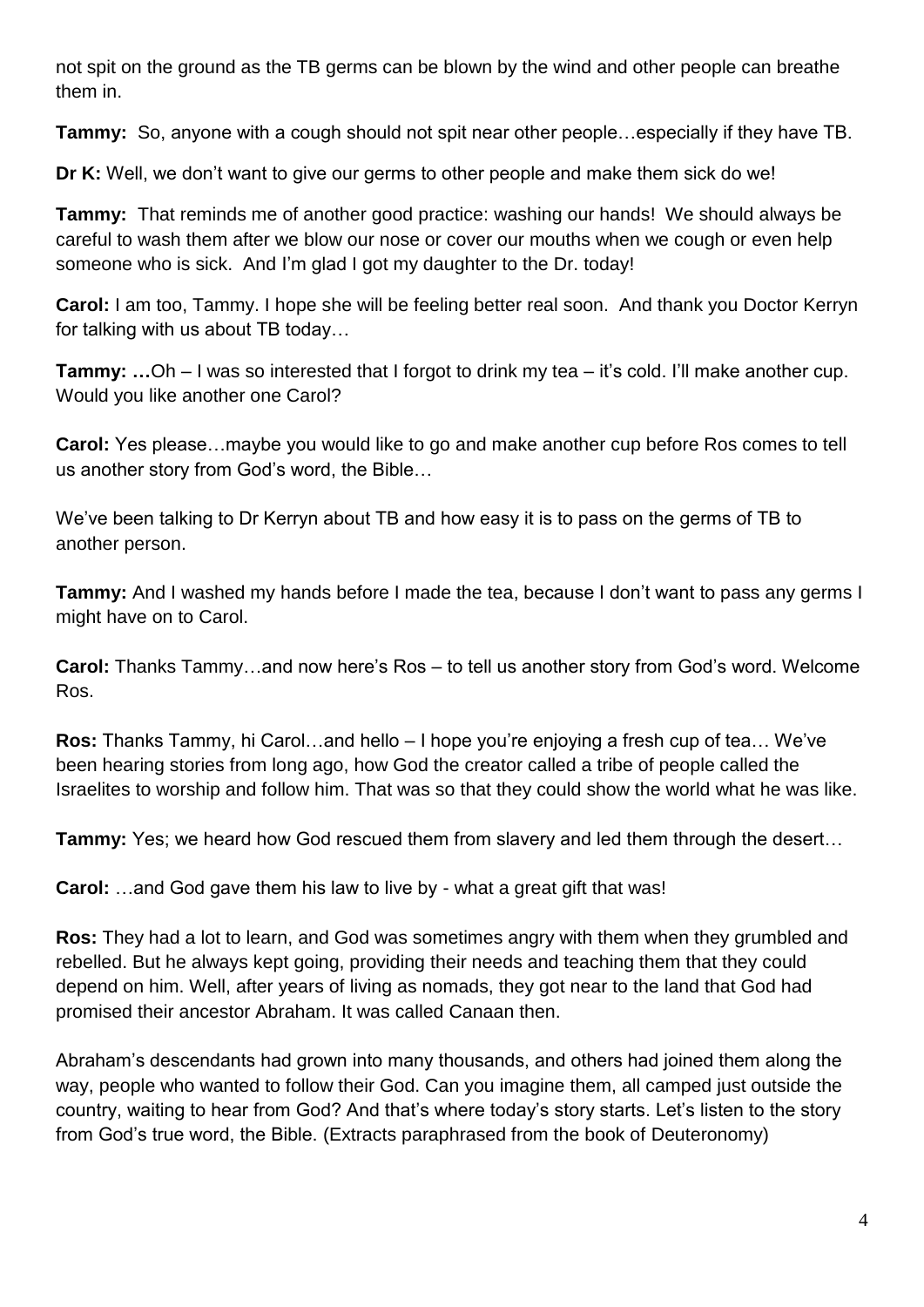Moses was their leader, but he was a very old man by this time, and God had told him he would die soon. So Moses called them all together, and he made a very long speech. It was all written down, and in the Bible it is called the book of Deuteronomy. Moses reminded them of all that God had done for them, and how often they had rebelled and grumbled. (Deut Ch 8) He reminded them that God was the creator of the whole earth, not just a local god of their tribe (Deut 4:32). Moses went over the agreement that God had made with them, and reminded them of the good laws he had given them.

The adults who were listening to Moses were just children, or not even born yet when the law was given, So God had to *renew* his agreement with them - he called it a 'covenant of love' (Deut 7: 12-15). He promised again to look after them in their new home, and to make them grow and flourish. But he also made some conditions - they must obey his laws, and especially they must not just blend in with the people of Canaan, or marry them. The most important warning was this: they must not have anything to do with the idols and spirits that the Canaanites worshipped. They were told to destroy the idols, and not even keep the gold and silver that these were covered with.

**Carol:** Ros, can I ask you a question?

**Ros:** Sure Carol.

**Carol:** I understand why they shouldn't marry people who followed other gods. It would be very tempting to follow the local customs of your husband or wife, and get involved in idol worship. But why couldn't they use the gold or silver after it was melted down?

**Ros:** Moses said that God hated anything to do with those false idols, because he knew it would be a trap for his people. All those things were like the germs that cause diseases, like the TB bacteria, and HIV virus, that we've talked about. They could infect the thoughts and the love of God's people and gradually lead them in the *wrong ways*. So God warned them that if they were not true to him, he would discipline them, and even send them away from the land. But if they returned with all their hearts to God, he would bring them back. But he made sure they knew that whatever happened, he would not remove his faithful *love* from them.

Now, listen carefully to the words of Moses at the end of his speech: he said 'Today I call heaven and earth to witness that I have set before you life and death, blessings and curses. *Now choose life*, so that you and your children may live and that you may love the Lord your God, listen to his voice, and hold fast to him.' (Deut 30:19-20, based on NIV) And you know, God still offers us that choice. Will you choose to follow God, and choose life?

**Carol:** God is so patient, isn't he? We can always depend on his faithful love for us. But he expects us to stay true to him. We can learn a lot from these warnings.

**Ros:** Now let's hear what happened next, in this story…here on *Women of Hope.* The boundary of Canaan was the river Jordan. It was spring, and the river was in full flood, overflowing its banks and spreading across the plain. The people could see no way of crossing it, with all their baggage and animals. Then the order was given: 'When you see God's covenant box being carried by the priests, you should follow it at a distance. You haven't been this way before,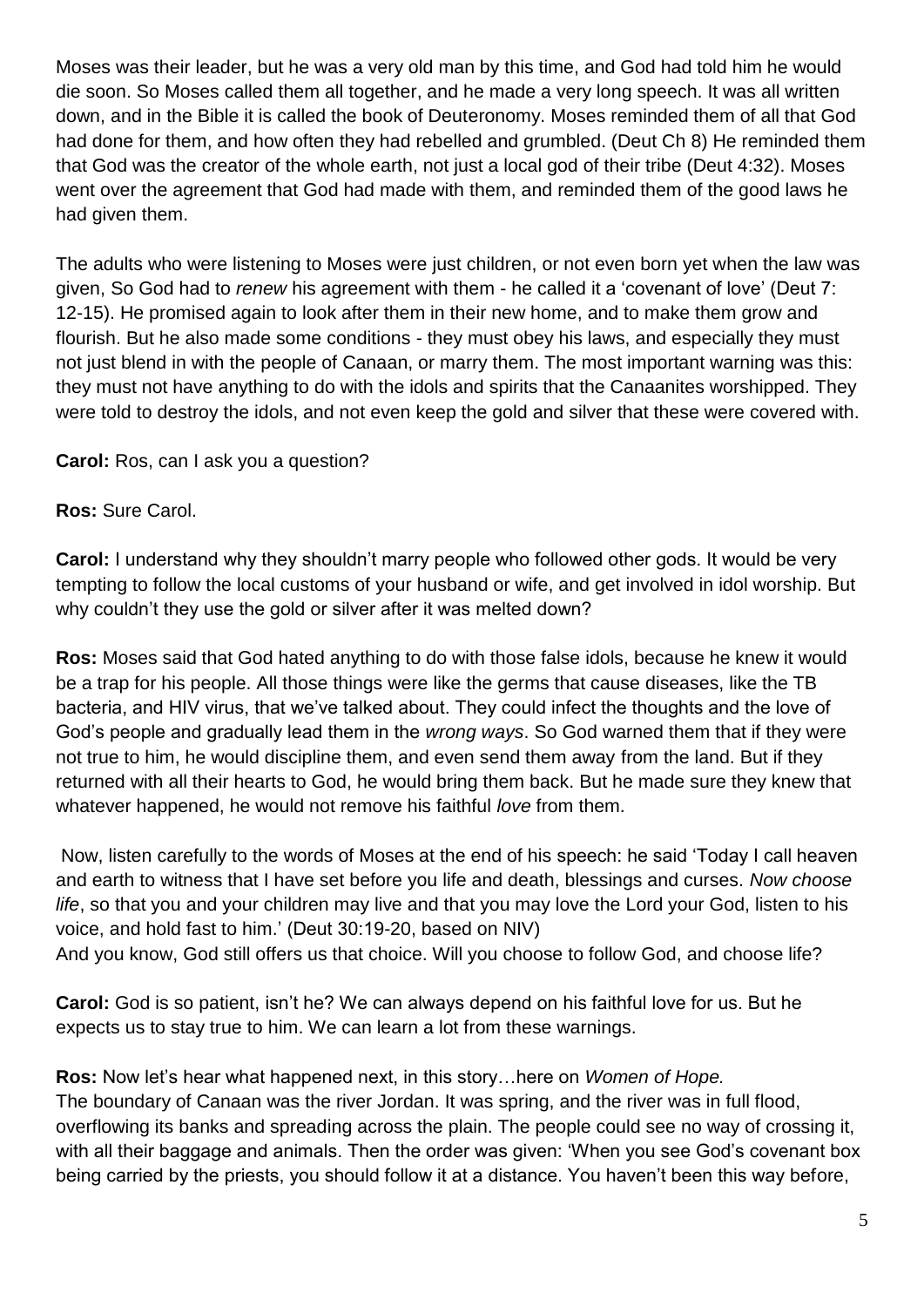so follow them' (Josh 3:3-4). So the people packed up and got ready, wondering how they would get across the flooded plain.

Then the priests took the covenant box on their shoulders. This box held the law of God in it; it was a special symbol of God's presence with them. They marched up to the edge of the water, and then they marched…right into the river!

**Tammy:** Wow, they must have been confident that God was going to do something special!

**Ros:** …And God did! Immediately…the river stopped flowing - it had been cut off further upstream. Soon the riverbed was uncovered, and it quickly dried out. So the people were all able to walk across. Then they knew for sure that God would continue to look after them as they moved into the land (Josh 3:9-10). And that night they ate food from the *promised land* for the first time. That's the end of this part of the story…and the beginning of their new life.

**Tammy**: What an amazing experience - a real miracle!

**Ros:** Yes, it was a miracle. I talked to my friend who is an archaeologist…he studies the remains of ancient settlements. He told me that you can see where an earthquake could have dammed the river for a while just at the exact moment they needed it.

**Tammy:** Let's see if we can remember the first part of the story. What did Moses remind them about?... That's right, he made sure they understood that God was the creator of the whole earth…

**Carol:** …and that he had called them and looked after them…

**Tammy**: yes, and he had made a special agreement, a covenant of love. They had agreed to keep the good laws that God gave them.

**Ros:** What was the *most* important warning Moses gave them? What do *you* think?

**Tammy:** I think it was this…they were not to have anything to do with the religion of the people who lived there already, because it would lead them in the wrong way.

**Ros:** They would have remembered this, because it was in the last message they heard from their beloved leader, Moses. It's a very important warning, and it's meant for us too. What can we learn about God from this? God wants us to follow him only! And what about the second part of the story?

**Carol:** The Israelites were stuck on the other side because the river was flooded! They had to have faith, and follow instructions, and then God stopped the flow of the river and made a way for them to walk across into their new home-land.

**Tammy:** They trusted God, did what he said, and he showed them the way forward. I love this story! I can just imagine them *holding their breath*, waiting to see what God would do. Sometimes I